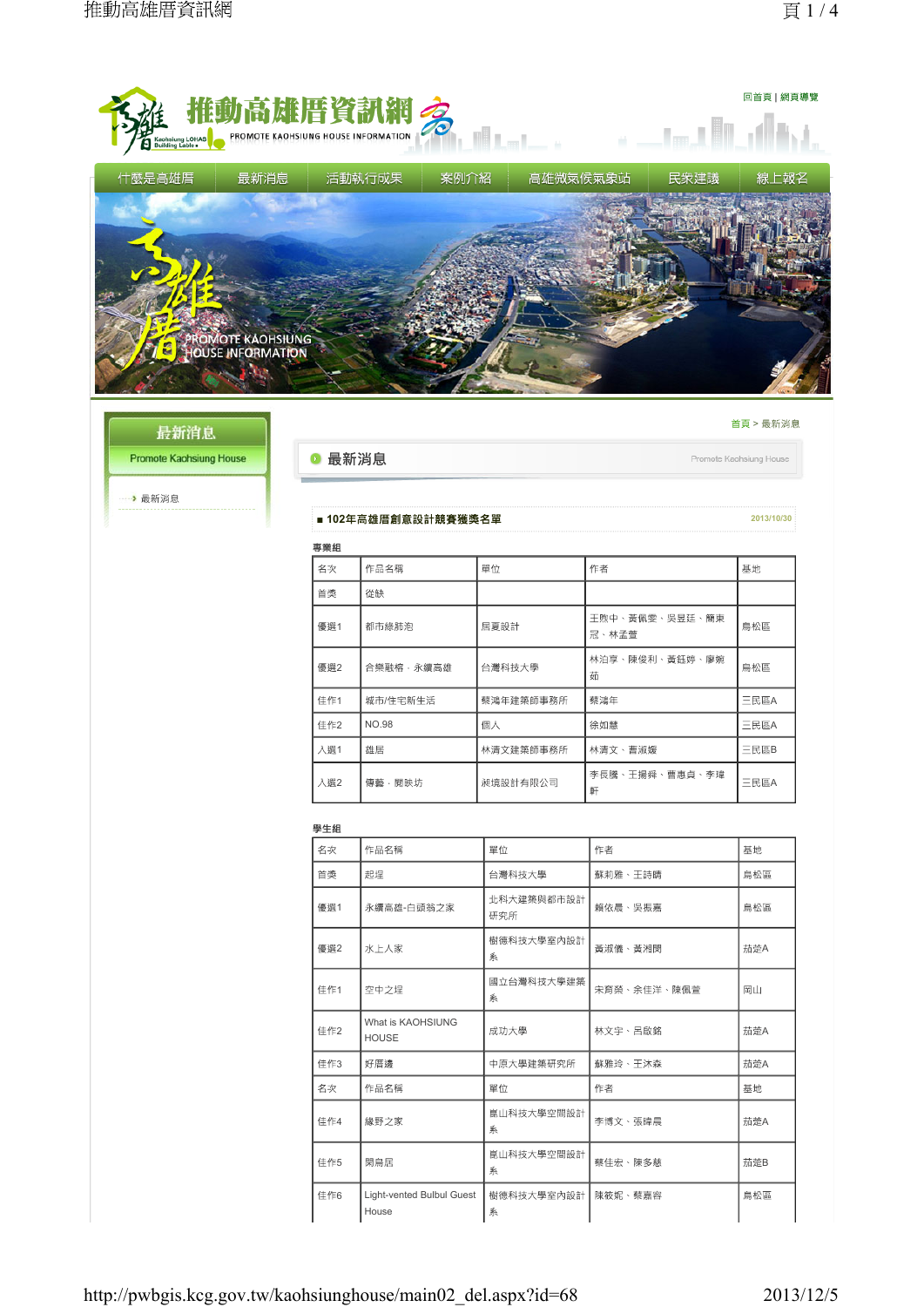| 樹德科技大學室內設計<br>佳作7<br>聚巷<br>陳政龍、趙亭堯<br>茄萣A<br>系<br>崑山科技大學空間設計<br>佳作8<br>樹福<br>吳韶華、李冠瑛<br>三民區A<br>系<br>崑山科技大學空間設計<br>佳作9<br>埕中埕<br>游政偉、蔡嘉玲<br>茄萣A<br>系<br>樹德科技大學室內設計<br>佳作10<br>森然<br>范雅菱、林原民<br>三民區A<br>系<br>崑山科技大學空間設計<br>林琳、吴雨儒<br>入選1<br>區埕事<br>鳥松區<br>系<br>崑山科技大學空間設計<br>趙品惠、李弘義<br>入選2<br>琉巷呈<br>大寮<br>系<br>崑山科技大學空間設計<br>入選3<br>聚居<br>高嘉鴻、葉育辰<br>旗山<br>系<br>崑山科技大學空間設計<br>入選4<br>延續<br>盧心儀、王郁萱<br>鳥松區<br>系<br>崑山科技大學空間設計<br>入選5<br>莊政宴、詹涵珺<br>岡山<br>生群聚落<br>系<br>入選6<br>張七斗<br>茄萣A<br>巢<br>正修科技大學研究所<br>崑山科技大學空間設計<br>入選7<br>楊哲和、張家源<br>三民B<br>鐵皮之家<br>系<br>樹德科技大學室內設計<br>入選8<br>簡東冠、陳冠廷<br>鳥松區<br>築居<br>系<br>崑山科技大學空間設計<br>入選9<br>陳玟玗、林靖淳<br>三民B<br>山林居<br>系<br>三民B<br>入選10<br>愛上貨居<br>朝陽科技大學建築系<br>詹詠丞、陳志軒<br>崑山科技大學空間設計<br>入選11<br>海舟居<br>蔡侑廷、甘家瑜<br>茄萣A<br>系<br>三民B<br>入選12<br>風谷長屋<br>崑山科技大學空間設計<br>洪愷羚、余劭珊<br>入選13<br>Fhouse<br>陳盈均、劉瓊蔚<br>崑山科技大學空間設計<br>鳥松區<br>名次<br>作品名稱<br>單位<br>作者<br>基地<br>樹德科技大學室內設計<br>黃泳翰、李紀臻、洪惠敏、洪雪<br>入選14<br>共同體<br>三民B<br>珉、詹明燕<br>系<br>樹德科技大學室內設計<br>入選15<br>張郢丰<br>鳥松區<br>層hostel<br>系<br>樹德科技大學室內設計<br>三民區A<br>入選16<br>尋鞋之旅<br>盧宜倩<br>系<br>三民B<br>入選17<br>閩厝<br>正修科技大學研究所<br>蔡育儒、林鑫佃<br>崑山科技大學空間設計<br>Ukiyo-e<br>旗山<br>入選18<br>劉芳彣、蔡宇軒<br>系<br>崑山科技大學空間設計<br>入選19<br>生態生活<br>賴俐伶<br>茄萣A<br>系<br>崑山科技大學空間設計<br>三民區A<br>FUELD OF VISION<br>入選20<br>許秩愷<br>系<br>入選21<br>長榮大學土地開發系<br>鄭旭鈞<br>三民A<br>首座<br>崑山科技大學空間設計<br>入選22<br>邱姿穎、施亭嘉<br>三民B<br>綠迷徑<br>系<br>崑山科技大學空間設計<br>入選23<br>茄聚<br>何雲漢<br>茄萣A<br>系<br>崑山科技大學空間設計<br>呈祥·浪<br>入選24<br>馮綉宣、孫焱邦<br>茄萣B<br>系<br>入選25<br>厝弄間<br>東方設計學院<br>葉穎承<br>岡山<br>入選26<br>Seashells Guest House<br>邱仲偉、林冠廷<br>鳥松區 |  |  |  |
|-----------------------------------------------------------------------------------------------------------------------------------------------------------------------------------------------------------------------------------------------------------------------------------------------------------------------------------------------------------------------------------------------------------------------------------------------------------------------------------------------------------------------------------------------------------------------------------------------------------------------------------------------------------------------------------------------------------------------------------------------------------------------------------------------------------------------------------------------------------------------------------------------------------------------------------------------------------------------------------------------------------------------------------------------------------------------------------------------------------------------------------------------------------------------------------------------------------------------------------------------------------------------------------------------------------------------------------------------------------------------------------------------------------------------------------------------------------------------------------------------------------------------------------------------------------------------------------------------|--|--|--|
|                                                                                                                                                                                                                                                                                                                                                                                                                                                                                                                                                                                                                                                                                                                                                                                                                                                                                                                                                                                                                                                                                                                                                                                                                                                                                                                                                                                                                                                                                                                                                                                               |  |  |  |
|                                                                                                                                                                                                                                                                                                                                                                                                                                                                                                                                                                                                                                                                                                                                                                                                                                                                                                                                                                                                                                                                                                                                                                                                                                                                                                                                                                                                                                                                                                                                                                                               |  |  |  |
|                                                                                                                                                                                                                                                                                                                                                                                                                                                                                                                                                                                                                                                                                                                                                                                                                                                                                                                                                                                                                                                                                                                                                                                                                                                                                                                                                                                                                                                                                                                                                                                               |  |  |  |
|                                                                                                                                                                                                                                                                                                                                                                                                                                                                                                                                                                                                                                                                                                                                                                                                                                                                                                                                                                                                                                                                                                                                                                                                                                                                                                                                                                                                                                                                                                                                                                                               |  |  |  |
|                                                                                                                                                                                                                                                                                                                                                                                                                                                                                                                                                                                                                                                                                                                                                                                                                                                                                                                                                                                                                                                                                                                                                                                                                                                                                                                                                                                                                                                                                                                                                                                               |  |  |  |
|                                                                                                                                                                                                                                                                                                                                                                                                                                                                                                                                                                                                                                                                                                                                                                                                                                                                                                                                                                                                                                                                                                                                                                                                                                                                                                                                                                                                                                                                                                                                                                                               |  |  |  |
|                                                                                                                                                                                                                                                                                                                                                                                                                                                                                                                                                                                                                                                                                                                                                                                                                                                                                                                                                                                                                                                                                                                                                                                                                                                                                                                                                                                                                                                                                                                                                                                               |  |  |  |
|                                                                                                                                                                                                                                                                                                                                                                                                                                                                                                                                                                                                                                                                                                                                                                                                                                                                                                                                                                                                                                                                                                                                                                                                                                                                                                                                                                                                                                                                                                                                                                                               |  |  |  |
|                                                                                                                                                                                                                                                                                                                                                                                                                                                                                                                                                                                                                                                                                                                                                                                                                                                                                                                                                                                                                                                                                                                                                                                                                                                                                                                                                                                                                                                                                                                                                                                               |  |  |  |
|                                                                                                                                                                                                                                                                                                                                                                                                                                                                                                                                                                                                                                                                                                                                                                                                                                                                                                                                                                                                                                                                                                                                                                                                                                                                                                                                                                                                                                                                                                                                                                                               |  |  |  |
|                                                                                                                                                                                                                                                                                                                                                                                                                                                                                                                                                                                                                                                                                                                                                                                                                                                                                                                                                                                                                                                                                                                                                                                                                                                                                                                                                                                                                                                                                                                                                                                               |  |  |  |
|                                                                                                                                                                                                                                                                                                                                                                                                                                                                                                                                                                                                                                                                                                                                                                                                                                                                                                                                                                                                                                                                                                                                                                                                                                                                                                                                                                                                                                                                                                                                                                                               |  |  |  |
|                                                                                                                                                                                                                                                                                                                                                                                                                                                                                                                                                                                                                                                                                                                                                                                                                                                                                                                                                                                                                                                                                                                                                                                                                                                                                                                                                                                                                                                                                                                                                                                               |  |  |  |
|                                                                                                                                                                                                                                                                                                                                                                                                                                                                                                                                                                                                                                                                                                                                                                                                                                                                                                                                                                                                                                                                                                                                                                                                                                                                                                                                                                                                                                                                                                                                                                                               |  |  |  |
|                                                                                                                                                                                                                                                                                                                                                                                                                                                                                                                                                                                                                                                                                                                                                                                                                                                                                                                                                                                                                                                                                                                                                                                                                                                                                                                                                                                                                                                                                                                                                                                               |  |  |  |
|                                                                                                                                                                                                                                                                                                                                                                                                                                                                                                                                                                                                                                                                                                                                                                                                                                                                                                                                                                                                                                                                                                                                                                                                                                                                                                                                                                                                                                                                                                                                                                                               |  |  |  |
|                                                                                                                                                                                                                                                                                                                                                                                                                                                                                                                                                                                                                                                                                                                                                                                                                                                                                                                                                                                                                                                                                                                                                                                                                                                                                                                                                                                                                                                                                                                                                                                               |  |  |  |
|                                                                                                                                                                                                                                                                                                                                                                                                                                                                                                                                                                                                                                                                                                                                                                                                                                                                                                                                                                                                                                                                                                                                                                                                                                                                                                                                                                                                                                                                                                                                                                                               |  |  |  |
|                                                                                                                                                                                                                                                                                                                                                                                                                                                                                                                                                                                                                                                                                                                                                                                                                                                                                                                                                                                                                                                                                                                                                                                                                                                                                                                                                                                                                                                                                                                                                                                               |  |  |  |
|                                                                                                                                                                                                                                                                                                                                                                                                                                                                                                                                                                                                                                                                                                                                                                                                                                                                                                                                                                                                                                                                                                                                                                                                                                                                                                                                                                                                                                                                                                                                                                                               |  |  |  |
|                                                                                                                                                                                                                                                                                                                                                                                                                                                                                                                                                                                                                                                                                                                                                                                                                                                                                                                                                                                                                                                                                                                                                                                                                                                                                                                                                                                                                                                                                                                                                                                               |  |  |  |
|                                                                                                                                                                                                                                                                                                                                                                                                                                                                                                                                                                                                                                                                                                                                                                                                                                                                                                                                                                                                                                                                                                                                                                                                                                                                                                                                                                                                                                                                                                                                                                                               |  |  |  |
|                                                                                                                                                                                                                                                                                                                                                                                                                                                                                                                                                                                                                                                                                                                                                                                                                                                                                                                                                                                                                                                                                                                                                                                                                                                                                                                                                                                                                                                                                                                                                                                               |  |  |  |
|                                                                                                                                                                                                                                                                                                                                                                                                                                                                                                                                                                                                                                                                                                                                                                                                                                                                                                                                                                                                                                                                                                                                                                                                                                                                                                                                                                                                                                                                                                                                                                                               |  |  |  |
|                                                                                                                                                                                                                                                                                                                                                                                                                                                                                                                                                                                                                                                                                                                                                                                                                                                                                                                                                                                                                                                                                                                                                                                                                                                                                                                                                                                                                                                                                                                                                                                               |  |  |  |
|                                                                                                                                                                                                                                                                                                                                                                                                                                                                                                                                                                                                                                                                                                                                                                                                                                                                                                                                                                                                                                                                                                                                                                                                                                                                                                                                                                                                                                                                                                                                                                                               |  |  |  |
|                                                                                                                                                                                                                                                                                                                                                                                                                                                                                                                                                                                                                                                                                                                                                                                                                                                                                                                                                                                                                                                                                                                                                                                                                                                                                                                                                                                                                                                                                                                                                                                               |  |  |  |
|                                                                                                                                                                                                                                                                                                                                                                                                                                                                                                                                                                                                                                                                                                                                                                                                                                                                                                                                                                                                                                                                                                                                                                                                                                                                                                                                                                                                                                                                                                                                                                                               |  |  |  |
|                                                                                                                                                                                                                                                                                                                                                                                                                                                                                                                                                                                                                                                                                                                                                                                                                                                                                                                                                                                                                                                                                                                                                                                                                                                                                                                                                                                                                                                                                                                                                                                               |  |  |  |
|                                                                                                                                                                                                                                                                                                                                                                                                                                                                                                                                                                                                                                                                                                                                                                                                                                                                                                                                                                                                                                                                                                                                                                                                                                                                                                                                                                                                                                                                                                                                                                                               |  |  |  |
|                                                                                                                                                                                                                                                                                                                                                                                                                                                                                                                                                                                                                                                                                                                                                                                                                                                                                                                                                                                                                                                                                                                                                                                                                                                                                                                                                                                                                                                                                                                                                                                               |  |  |  |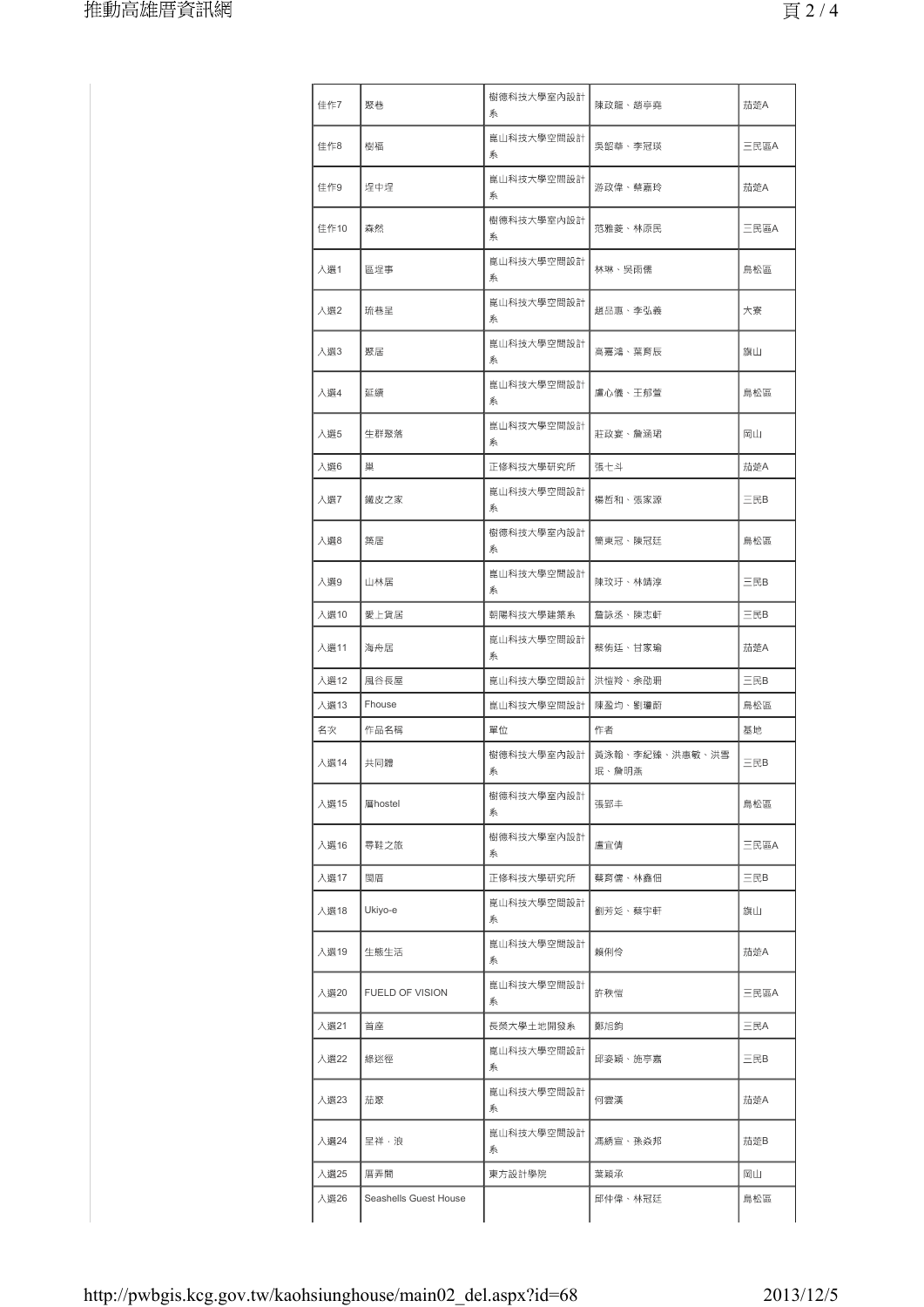|      |     | 崑山科技大學空間設計<br>系 |     |     |
|------|-----|-----------------|-----|-----|
| 人選27 | 埕·承 | 崑山科技大學空間設計<br>系 | 張雅媛 | 岡山  |
| 入選28 | 防波梯 | 崑山科技大學空間設計<br>系 | 黃燕鈴 | 茄萣A |

### 專業組

| 名次  | 作品名稱         | 單位        | 作者                      | 基地   |
|-----|--------------|-----------|-------------------------|------|
| 首獎  | 從缺           |           |                         |      |
| 優選1 | 都市綠肺泡        | 居夏設計      | 王煦中、黃佩雯、吳昱廷、簡東<br>冠、林孟萱 | 鳥松區  |
| 優選2 | 合樂融榕 · 永續高雄  | 台灣科技大學    | 林泊享、陳俊利、黃鈺婷、廖婉<br>茹     | 鳥松區  |
| 佳作1 | 城市/住宅新生活     | 蔡鴻年建築師事務所 | 蔡鴻年                     | 三民區A |
| 佳作2 | <b>NO.98</b> | 個人        | 徐如慧                     | 三民區A |
| 入選1 | 雄居           | 林清文建築師事務所 | 林清文、曹淑媛                 | 三民區B |
| 入選2 | 傳藝・閱映坊       | 昶境設計有限公司  | 李長騰、王揚舜、曹惠貞、李瑋<br>軒     | 三民區A |

| 學生組  |                                           |                   |             |      |
|------|-------------------------------------------|-------------------|-------------|------|
| 名次   | 作品名稱                                      | 單位                | 作者          | 基地   |
| 首獎   | 起埕                                        | 台灣科技大學            | 蘇莉雅、王詩晴     | 鳥松區  |
| 優選1  | 永續高雄-白頭翁之家                                | 北科大建築與都市設計<br>研究所 | 賴依晨         | 鳥松區  |
| 優選2  | 水上人家                                      | 樹德科技大學室內設計<br>系   | 黃淑儀、黃湘閔     | 茄萣A  |
| 佳作1  | 空中之埕                                      | 國立台灣科技大學建築<br>系   | 宋育榮、余佳洋、陳佩萱 | 岡山   |
| 佳作2  | What is KAOHSIUNG<br><b>HOUSE</b>         | 成功大學              | 林文宇、呂啟銘     | 茄萣A  |
| 佳作3  | 好厝邊                                       | 中原大學建築研究所         | 蘇雅玲、王沐森     | 茄萣A  |
| 名次   | 作品名稱                                      | 單位                | 作者          | 基地   |
| 佳作4  | 緣野之家                                      | 崑山科技大學空間設計<br>系   | 李博文、張暐晨     | 茄萣A  |
| 佳作5  | 閑鳥居                                       | 崑山科技大學空間設計<br>系   | 蔡佳宏、陳多慈     | 茄萣B  |
| 佳作6  | <b>Light-vented Bulbul Guest</b><br>House | 樹德科技大學室內設計<br>系   | 陳筱妮、蔡嘉容     | 鳥松區  |
| 佳作7  | 聚巷                                        | 樹德科技大學室內設計<br>系   | 陳政龍、趙亭堯     | 茄萣A  |
| 佳作8  | 樹福                                        | 崑山科技大學空間設計<br>系   | 吴韶華、李冠瑛     | 三民區A |
| 佳作9  | 埕中埕                                       | 崑山科技大學空間設計<br>系   | 游政偉、蔡嘉玲     | 茄萣A  |
| 佳作10 | 森然                                        | 樹德科技大學室內設計<br>系   | 范雅菱、林原民     | 三民區A |
| 入選1  | 區埕事                                       | 崑山科技大學空間設計<br>系   | 林琳、吳雨儒      | 鳥松區  |
| 入選2  | 琉巷呈                                       | 崑山科技大學空間設計<br>系   | 趙品惠、李弘義     | 大賽   |
| 入選3  | 聚居                                        | 崑山科技大學空間設計<br>系   | 高嘉鴻、葉育辰     | 旗山   |
| 入選4  | 延續                                        |                   | 盧心儀、王郁萱     | 鳥松區  |